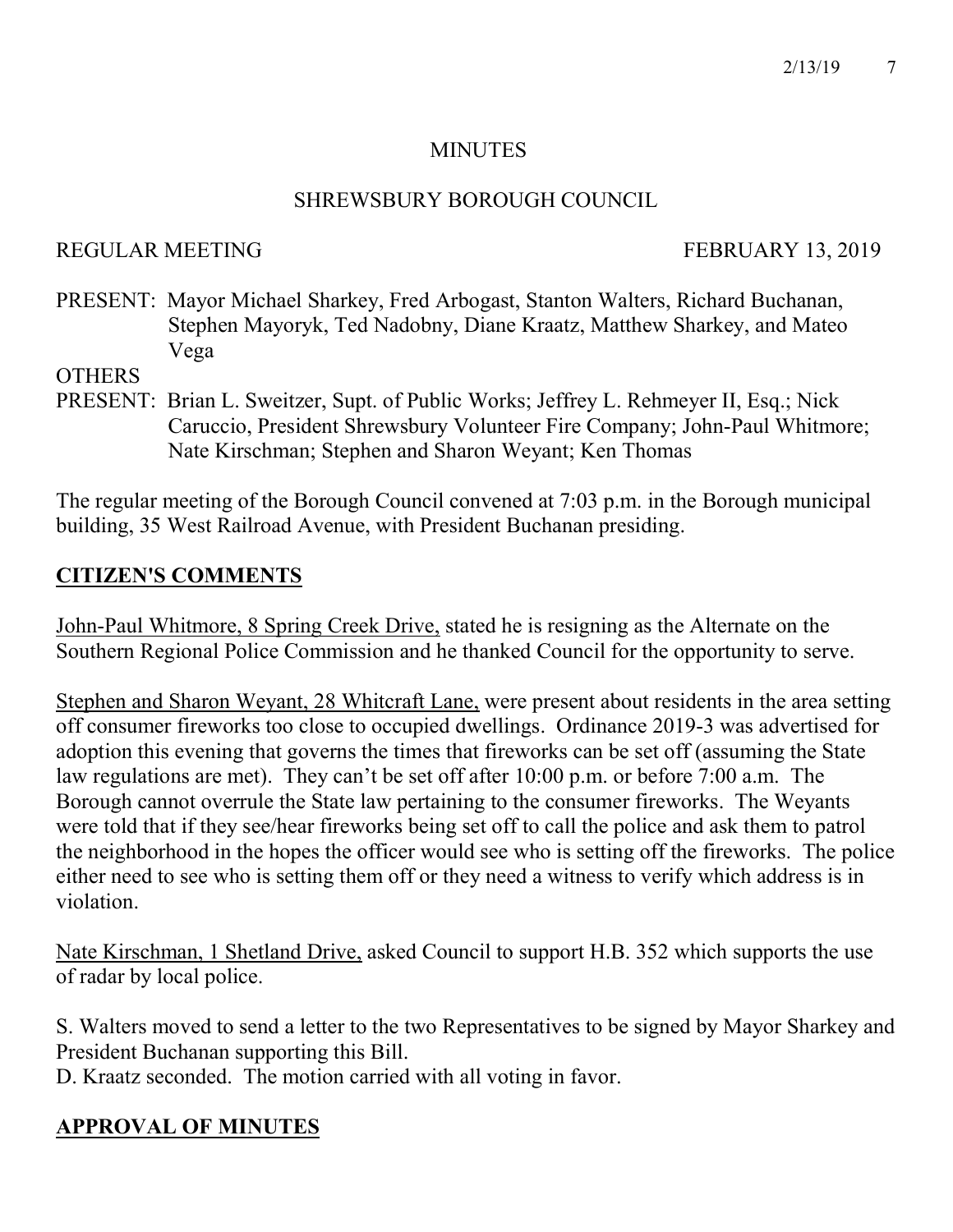The minutes of the January 9 meeting were unanimously approved.

# APPROVAL OF EXPENDITURES AND REPORT OF ACCOUNTS

F. Arbogast moved to approve the bill list for January: general account numbers 2465 thru 2530; water account: check numbers 1540 thru 1557; sewer account: check numbers 1357 thru 1362; highway aid: check number 944.

T. Nadobny seconded. The motion carried with all voting in favor.

# APPROVAL OF PAYROLL REGISTER

F. Arbogast moved to approve the January 14 and 28 payroll registers.

S. Walters seconded. The motion carried with all voting in favor.

# SUBDIVISION AND LAND DEVELOPMENT BUSINESS

# Eitzert Farms Lot 40/40A Subdivision

The developer asked for an extension of time for plan review until May 9, 2019.

- D. Kraatz moved to grant the extension for plan review until May 9, 2019.
- S. Walters seconded. The motion carried with all voting in favor.

# Codes Enforcement

There were four permits issued in December and six permits issued in January.

# Southern Regional Police Department – Mayor Sharkey

Highlights from the February 6 Commission meeting include donations checks being presented by the New Freedom Lions Club and Keller-Brown Insurance for the proposed K9 program. District Justice Sweeney swore in the new police officer, Tyler Wright, at the January meeting. There was discussion regarding a turnback of excess 2018 funds to the municipalities. There was discussion about creating a Community Service Officer to help with the detective work load. The Intergovernmental Agreement Committee has started meeting. The collective bargaining with the officers is completed. Next month, the Personnel Committee will perform the Chief's evaluation. The question was raised whether there should be discussion about merging with South Western Police. One, and perhaps a second member of the South Western Police, may be withdrawing so now may not be the time to initiate this discussion.

**Water & Sewer** – T. Nadobny/Supt. Sweitzer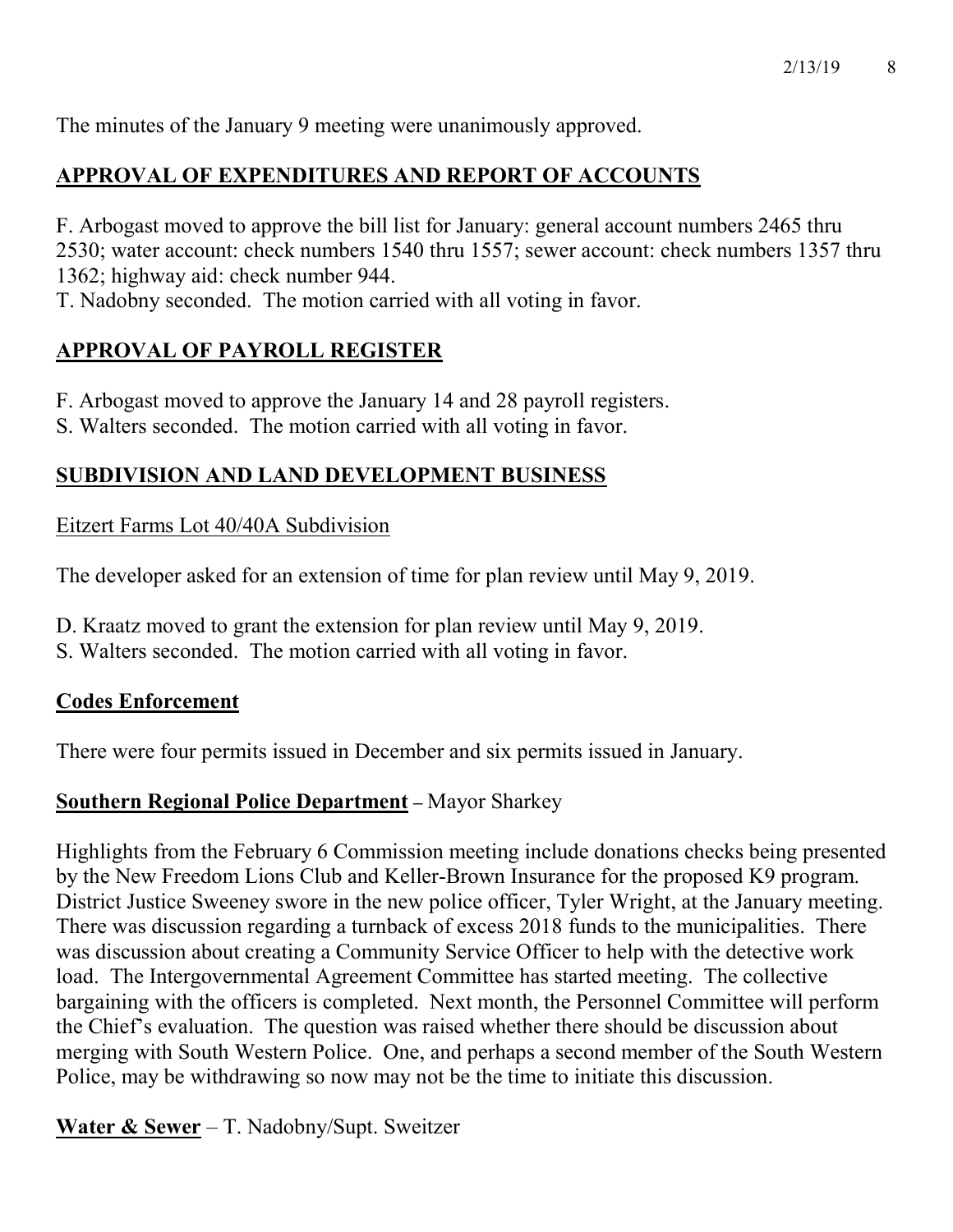# Sewer Study

T. Nadobny stated that the Municipal Authority received and accepted the report at its January 23 meeting.

### Pennvest Loan

An estimate was received for assistance with the application and process with a high estimate being \$8,500.00. The middle estimate is between \$4,500.00 and \$6,500.00. Another engineering firm has been contacted to obtain another estimate. There was a discussion with the first engineering firm to offer assistance at a price of \$5,500.00 and if the cost was going to exceed that, notice would be given prior to the Borough reaching the last ten percent of that amount.

F. Arbogast moved that the Borough contract with the best offer given with an amount not to exceed \$5,500.00 with the Secretary completing as much of the application as possible. S. Walters seconded. The motion carried with all voting in favor.

#### 2019 Water Replacement Project

Supt. Sweitzer met with Eng. Lipinski on January 21 to plan the water line replacement for Woodland Drive and Essex Circle Drive. The work will begin this spring and prior to the paving in the fall. Estimated cost is \$400,000.00.

#### Essex Circle Drive Sewer Project

The sewer project was completed in the spring of 2017. The lines were televised for the second time since completion. The sewer main is in good condition but the lateral at 6 Essex Circle Drive is leaking groundwater into the lateral connection. The lateral at 8 Essex Circle Drive has an obstruction showing at a connection. The road has settled in areas where the sewer was replaced and especially at these two addresses.

# Public Roads & Lighting – M. Sharkey/Supt. Sweitzer

# Traffic Calming

The Committee met on February 4. Patrick Wright, the traffic engineer, will meet with the Committee on February 18 at 7:00 p.m. to discuss the preliminary traffic calming plan.

# LTAP Classes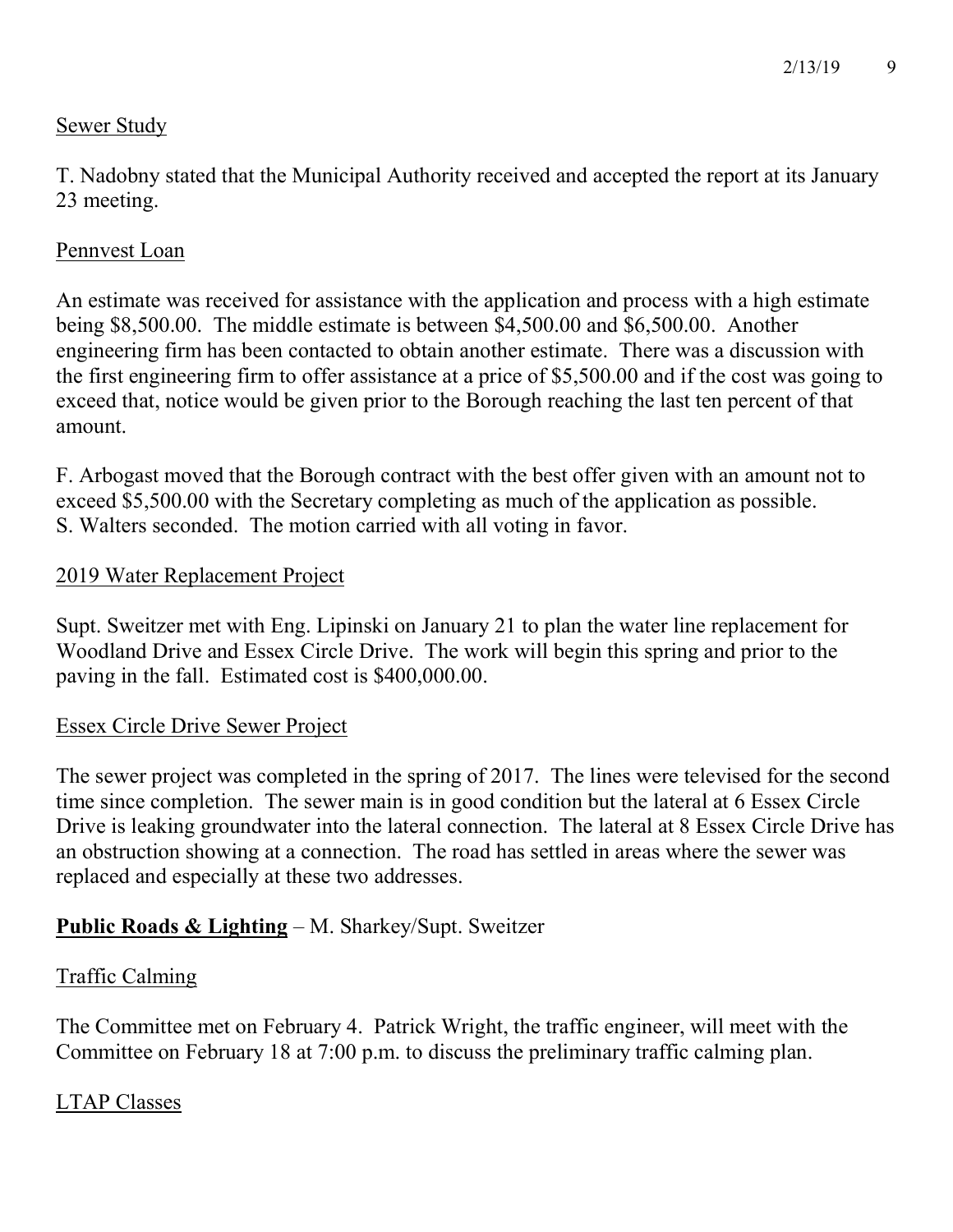The Borough is hosting two LTAP classes in March: speed limits and speed management on March 13 from 8:00 a.m. to noon; the second class is road safety audit on March 20.

# Proposed Road Closings in Shrewsbury Township - Thompson Road and West Cloverdale Avenue

A property owner asked the Township to close Thompson Road and a portion of West Cloverdale Avenue. A turn around is proposed just beyond the two homes in the Township, 140 and 142 West Cloverdale Avenue. The Public Works Department would plow the snow past these two homes into the turn around area. The Borough does not object to the closing of the roads but Supt. Sweitzer should have input as to the turn around area for plowing.

### Snow Plowing

Council thanked the Public Works Department for the excellent job clearing the roads this week.

# Public Lands, Buildings and Finance – F. Arbogast/Mayor Sharkey

### 44 South Main Street

Mayor Sharkey showed the property to Alexander's Jewelry store owners and they are interested in either a long-term lease or purchasing the property. After discussion, it was suggested an item be placed in the next newsletter giving notice the Borough is interested in leasing the building. D. Kraatz stated she would like to see the building used to benefit the community.

- F. Arbogast moved to initiate the process to lease out the building.
- S. Walters seconded. The motion carried with all voting in favor with D. Kraatz opposed.

# Merging PLGIT Accounts

Instead of having two General accounts and three each of Water and Sewer accounts, the auditor and Solicitor Rehmeyer do not see an issue with merging the accounts into one General, one Water, and one Sewer account.

F. Arbogast moved to consolidate the two general accounts into one account, the three water accounts into one account, and the three sewer accounts into one account. S. Mayoryk seconded. The motion carried with all voting in favor.

ENGINEER'S REPORT(written report, Eng. Lipinski not at meeting)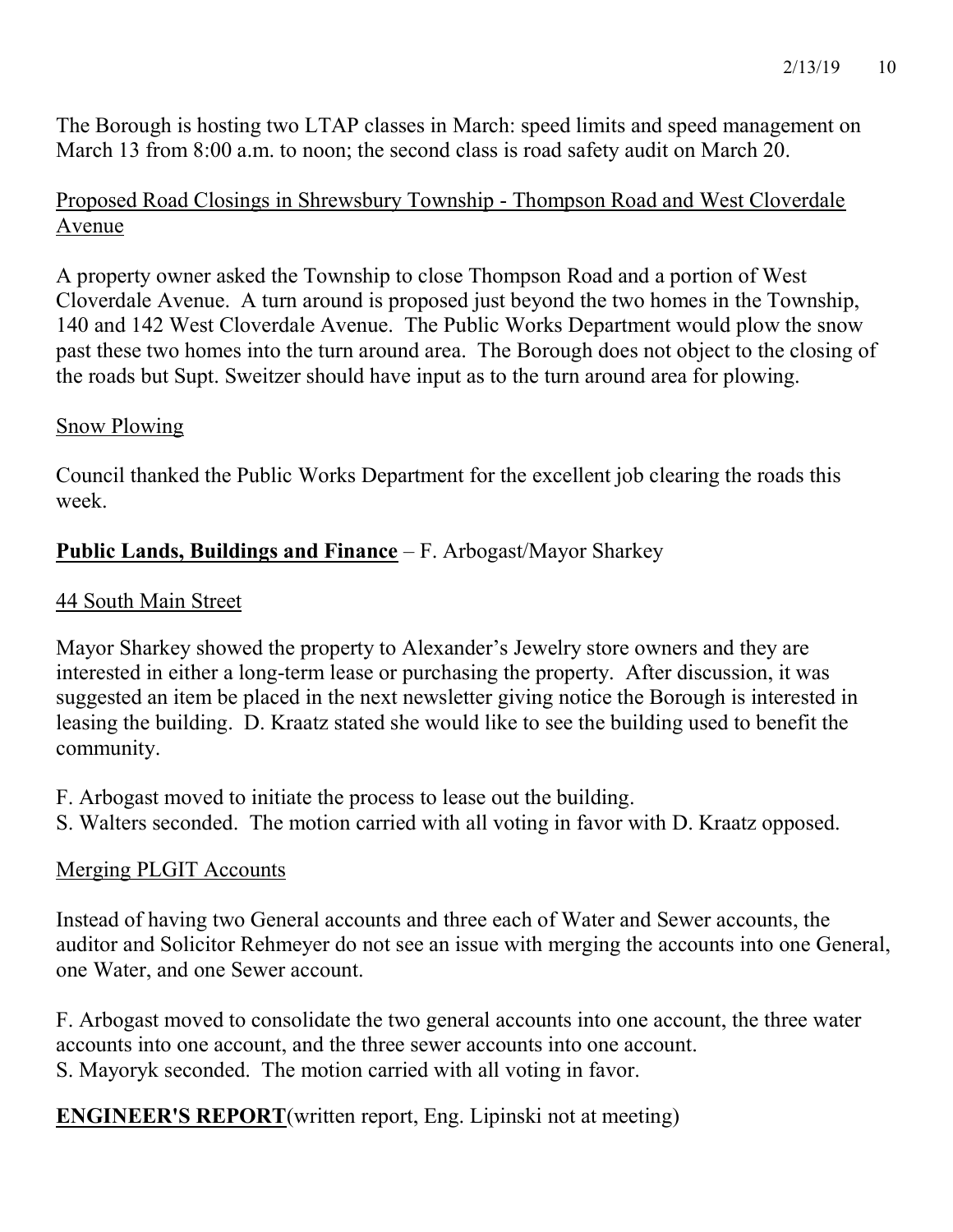#### 2018 Streets

Kinsley Construction, Inc. stated it is satisfied with the amount paid for the road projects and Eng. Lipinski has issued a letter that the previous payment made by the Borough is the final payment.

#### Deer Creek Pump Station Sewer Meter Analysis

The final report was submitted to the Municipal Authority at its January 23 meeting.

#### Eitzert Farms Street Lights

Engineer Lipinski met on January 17 with electrical engineer, Jim Good, to discuss the LED lighting options. More information will be presented at the March meeting.

### SOLICITOR'S REPORT

Market Square Shopping Center Declaratory Judgement Action Regarding Stormwater and Stormwater Management Facilities

Solicitor Rehmeyer asked to have an executive session to discuss this matter.

#### Heathcote Glen II, Phase 3 Water Line

As stated previously, there is a problem with the water line not being in the right-of-way on Hastings Way, as shown by prior documents of record. The developer's attorney was preparing updated documents in order to protect the Borough and to better inform the property owners. It is believed now that the homeowners and builder have issues and there is no cooperation from the homeowners in the Homeowners Association context, which is where a document needs to be approved and recorded. These issues need to be resolved before there is any further construction. A letter was sent to the homeowners by the developer's attorney. There has been no change.

Ordinance 2019-1 Amending the Zoning Ordinance Definition of Kennels to Add a Definition for Domestic Animals and to Add Requirements for Kennels and Animal Hospitals

- S. Walters moved to adopt Ordinance 2019-1.
- S. Mayoryk seconded. The motion carried with all voting in favor.

Ordinance 2019-2 Amending Ordinance 2012-3 to Expand the Definition of Soliciting to Include an Attempt to Buy or Sell Anything of Value on Private Property Without the Invitation of the Property Owner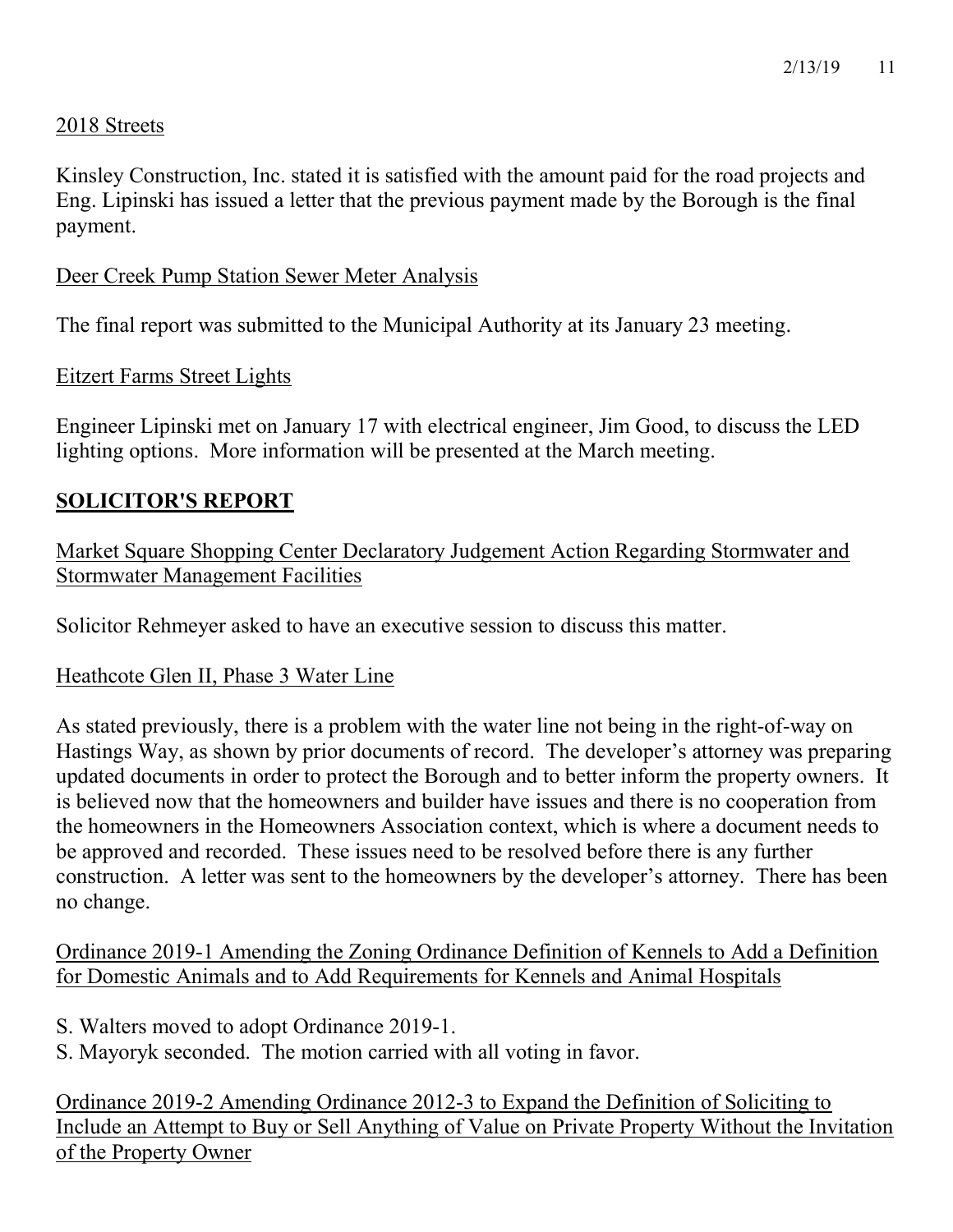- F. Arbogast moved to adopt Ordinance 2019-2.
- S. Walters seconded. The motion carried with all voting in favor.

# Ordinance 2019-3 Amending Ordinance 2003-7, the Nuisance Ordinance to Provide Time Limitations Regarding Consumer Fireworks

- S. Walters moved to adopt Ordinance 2019-3.
- S. Mayoryk seconded. The motion carried with all voting in favor.

# Resolution 2019-1 Amending the Quarterly Sewer Charges for Various Uses

- S. Mayoryk moved to adopt Resolution 2019-1.
- T. Nadobny seconded. The motion carried with all voting in favor.

# Volunteer Service Credit Program

Solicitor Rehmeyer's office is preparing the forms to administer the program and coordinating with Fire Chief Myers on the point system.

# Stewartstown Railroad Company

As reported last month, the President of the Railroad indicated that the Company would like to differentiate the fee for the services it receives and the crossings fees it desires to collect. Solicitor Rehmeyer replied requesting information similar to what was requested from Omega Rail Management, particularly about other railroad crossing agreements in southern York County. We are waiting to hear from the President of the Railroad. Invoices are still being received from Omega Rail Management Company.

# Sewer Issues

A letter was sent to Attorney Hovis requesting detailed financial information on January 17 as requested by the Borough to help with the sewer budget process. New Freedom Borough is in the process of gathering information and documents that were requested.

# Dunaja Subdivision Plan

Shrewsbury Township has requested certain agreements with regard to utilities. Solicitor Rehmeyer's office is preparing agreements pertaining to water and sewer service, road cuts and street restoration. The Municipal Authority is requesting surety.

# 6 Circle Drive Sewer Lateral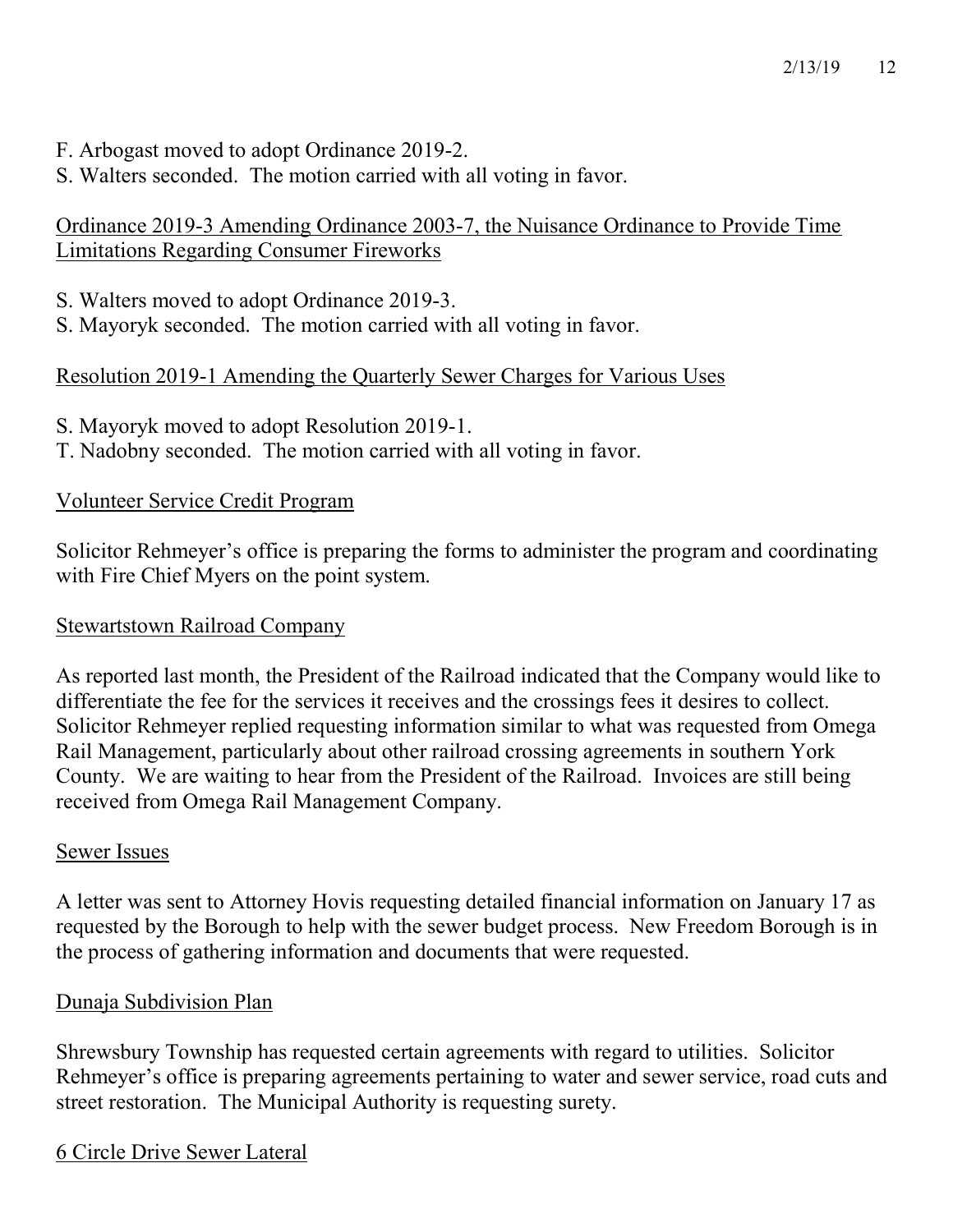According to bankruptcy counsel for the property owners, a quote was requested from Clearwater Excavation for repair and they are still waiting on a response. A follow-up was made.

#### Right to Know Law Fee Schedule

Solicitor Rehmeyer prepared an update to the schedule; the fees are the maximums allowed by law.

#### Executive Session

An executive session was called at 9:03 p.m. to discuss a legal matter and a personnel matter. The meeting was reconvened at 9:44 p.m.

### Public Safety, Welfare and Personnel – F. Arbogast/S. Walters

### SCEMA

S. Walters stated there is a PEMA weather drill here on March 26 starting at 8:30 a.m. and on March 29 there is a live exercise involving the school district where there could be use of the EOC as part of that exercise.

#### Secretary's Report – C. Bosley

#### Liquid Fuels Audit

An audit of the 2018 records for Liquid Fuels will take place on February 15.

#### Tape Recording the Meetings

There is no purpose in continuing to tape record the meetings as the recording was for the convenience of the Secretary if she had a question when preparing the minutes.

F. Arbogast moved that the Secretary discontinue recording the meeting as it has not proven to be of value.

S. Walters seconded. The motion carried with all voting in favor.

# York Adams Tax Bureau – M. Sharkey

M. Sharkey attended the January 28 meeting which was his last meeting as President. The new officers were installed. Results of an HR291 report were sent to Sen. Kristin Phillips-Hill